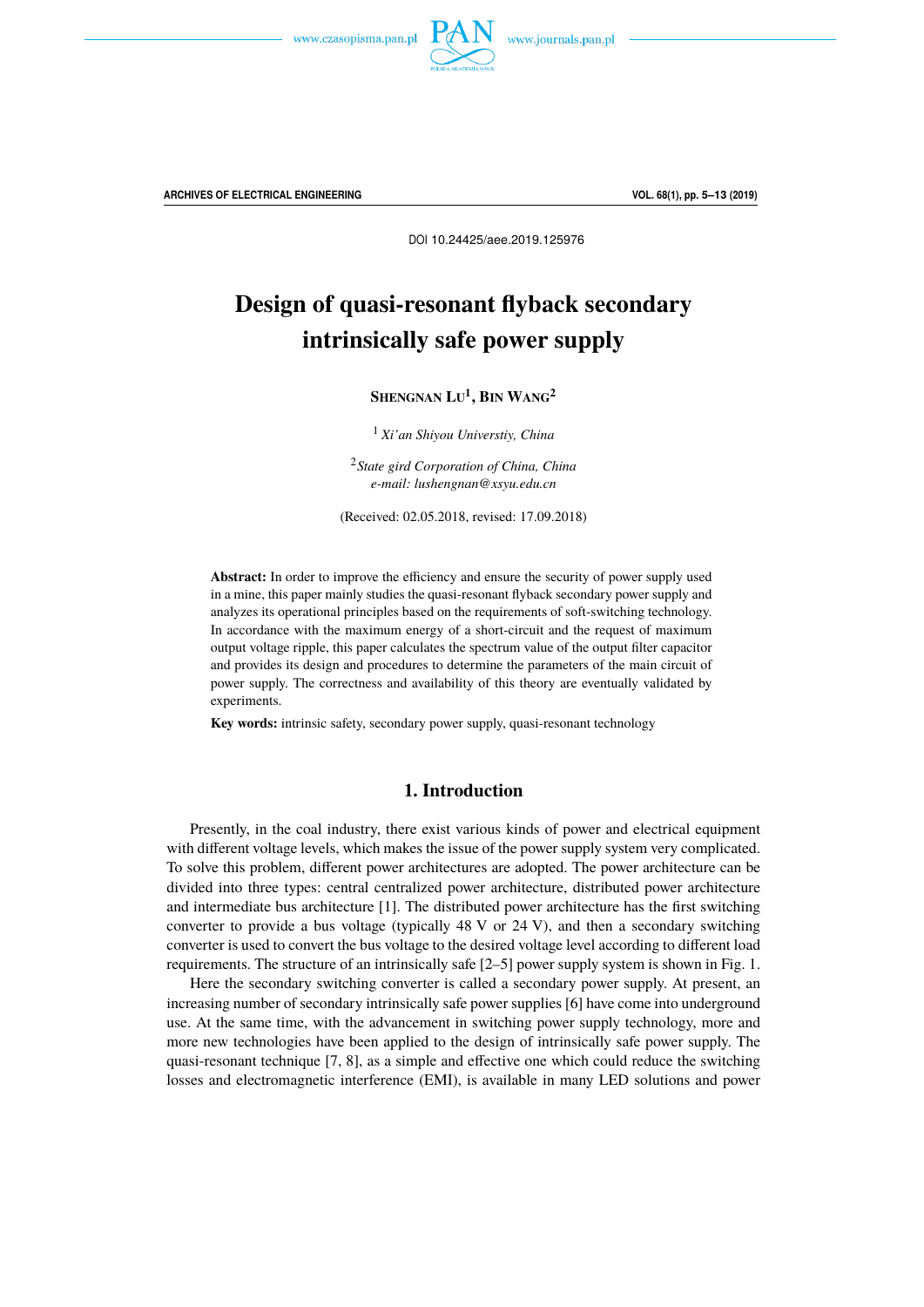

Fig. 1. Structure of intrinsically safe power supply system

adapter solutions [9]. However, its application in intrinsically safe power supply application is rare. This study designs a secondary converter intrinsically safe power supply [10] based on the output intrinsically safe theory in order to improve its efficiency, thereby increasing the load efficiency of the first-stage intrinsically safe power supply.

# **2. Operating principles of quasi-resonant flyback converter**

The schematic diagram of a quasi-resonant flyback converter is shown in Fig. 2.



Fig. 2. Schematic diagram of quasi-resonant flyback converter

 $V_{\text{in}}$  is the input voltage,  $i_{\text{p}}$  is the primary instantaneous current,  $i_{\text{s}}$  is the secondary instantaneous current,  $L_p$  is the primary winding inductance,  $L_s$  is the secondary winding inductance,  $L_{\text{LEAK}}$ is the primary winding leakage inductance,  $Q$  is the power switch,  $C_p$  is the resonant capacitor,  $N_{\rm p}$  and  $N_{\rm s}$ , respectively, refer to the turns of the primary and secondary winding coil, VD<sub>o</sub> is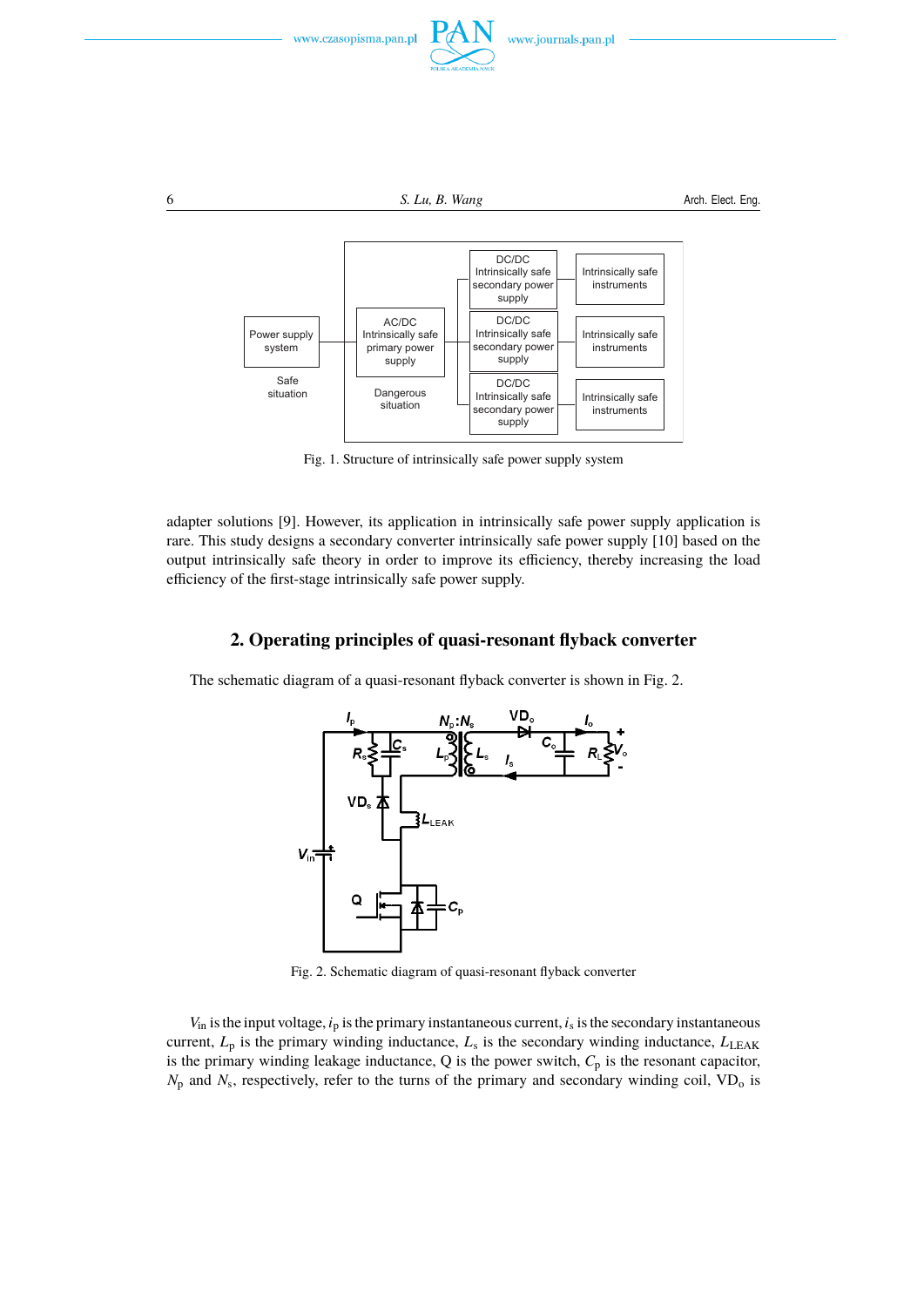



### Vol. 68 (2019) *Design of quasi-resonant flyback secondary intrinsically* 7

the freewheeling diode,  $C_0$  is the output filter capacitor,  $V_0$  is the output voltage,  $R_L$  is the load resistance.

When the power switch Q is on, the reverse biased voltage borne by the freewheeling diode VD<sup>o</sup> is off, the current *i*<sup>p</sup> flowing through the inductor *L*<sup>p</sup> shows a linear increase, and the inductor  $L_p$  converts the electrical energy to magnetic energy and stores it in the inductor  $L_p$ . At this time, the output filter capacitor  $C_0$  achieves power supply for the load; when the power switch Q is off, the resonance occurs between the parasitic capacitance  $C_p$  and parasitic leakage inductance  $L_{\text{LEAK}}$ , and then the primary inductance  $L_{\text{p}}$  of transformer degausses. After degaussing, the resonance occurs between  $C_p$  and  $L_p$  so that the drain voltage of the power switch Q shows a variation with damped oscillation, and the system will choose one from various valleys of the resonant drain voltage waveform of the power switch Q to start a new switching cycle.

# **3. Analysis of energy in secondary side**

To achieve the effect of opening the metal-oxide semiconductor field-effect transistor (MOS-FET) at the valley, the quasi-resonant flyback converter can only work in DCM mode. The secondary inductor current and the waveform of a capacitor voltage at both ends are shown in Fig. 3.



Fig. 3. Waveform of inductor current and the capacitor voltage of converter in DCM mode

The energy conversion process of a quasi-resonant flyback converter can be divided into three stages after the disconnection at the time of  $t_1$ :

Stage 1, energy supplied by inductors  $(t_1 \sim t_2)$ , as shown in Fig. 4(a). The secondary inductance  $L_s$  charges the capacitor. As the current  $i_s$  of the secondary inductor is greater than the output current  $I_0$ , the secondary inductance  $L_s$  has to provide energy for capacitance and load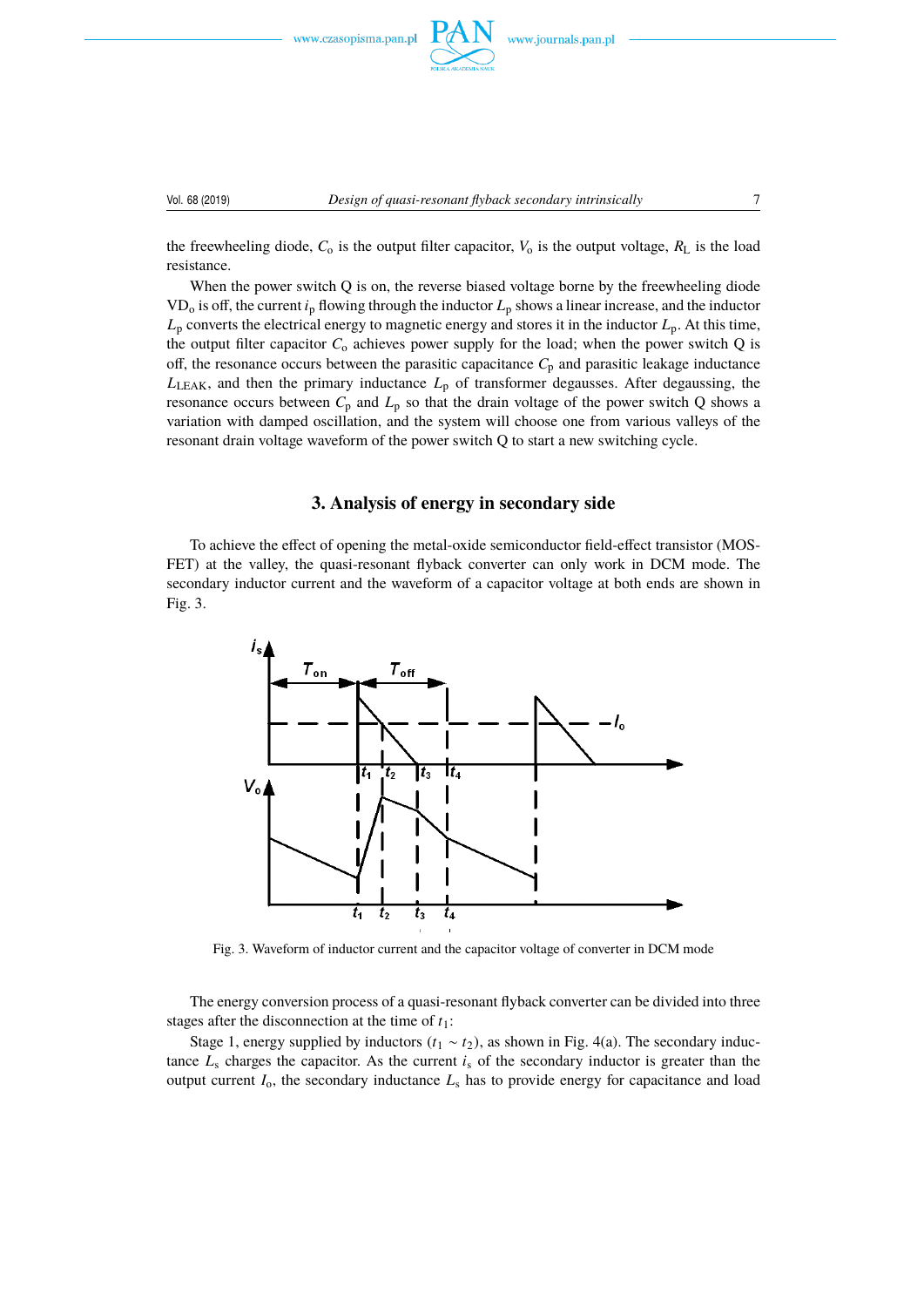

8 **S.** Lu, B. Wang **S.** Cu, B. Wang **Arch. Elect. Eng.** 

simultaneously, so that the capacitor voltage rises. This process continues until the secondary inductor current falls to the level  $i_s = I_0$  at the time of  $t_2$ .

Stage 2, energy supplied by inductors and the capacitor  $(t_2 \sim t_3)$ . When the inductor current  $i<sub>s</sub> < I<sub>o</sub>$ , this stage begins and the inductor  $L<sub>s</sub>$  and the capacitor energy provide energy for the load at the same time with its equivalent circuit as shown in Fig. 4(b). The capacitor voltage begins to drop until the secondary inductor current *i*<sup>s</sup> is reduced to 0.

Stage 3, energy supplied by the capacitor ( $t_3 \sim t_4$ ). At this time, the diode VD<sub>o</sub> is off, as the next cycle has not yet arrived, so that the capacitor has to provide energy for the load and the voltage of the capacitor continues to drop with its equivalent circuit as shown in Fig. 4(c). This stage maintains until a new switching cycle begins and the secondary inductor current  $i<sub>s</sub>$  rises again from 0.



Fig. 4. The equivalent circuit diagram of converter at different stages: energy supplied by inductor (a); energy supplied by inductor and capacitor (b); energy supplied by capacitor (c)

### **4. Design of quasi-resonant flyback converter**

A quasi-resonant flyback converter adopts the frequency converting control method, therefore, the minimum operation frequency coping with the converter should be restricted. Taking into account the fact that the upper limit of sound frequency that a human ear can hear is 20 kHz, the lowest operating frequency of the converter is greater than 20 kHz. While due to EMI noise, the switching frequency is preferably not more than 150 kHz. To make the converter always operate in the DCM mode, the corresponding critical inductance value should be selected based on the minimum input voltage and maximum output power:

$$
L_{\rm c} = \frac{R_{\rm L. \, min} \cdot \gamma^2 \cdot V_{\rm in. \, min}^2}{2 \cdot f_{\rm min}(\gamma \cdot V_{\rm in. \, min} + V_{\rm o})^2}.
$$
 (1)

In the equation,  $R_{\text{L. min}}$  is the minimum load value,  $\gamma$  represents the transformer turn ratio, *V*<sub>in.min</sub> refers to the minimum input voltage,  $f_{\text{min}}$  stands for the lowest operating frequency, and *V*<sub>o</sub> expresses the output voltage.

When the secondary inductance  $L_s > L_c$ , the flyback converter runs in CCM mode. However, when the secondary inductance  $L_s < L_c$ , the flyback converter runs in DCM mode.

According to the formula of the inductance of a quasi-resonant flyback converter, the following equation can be obtained:

$$
L_{\rm p} = \frac{2 \cdot P_{\rm o}}{\eta \cdot I_{\rm pp}^2 \cdot f_{\rm min}} \,. \tag{2}
$$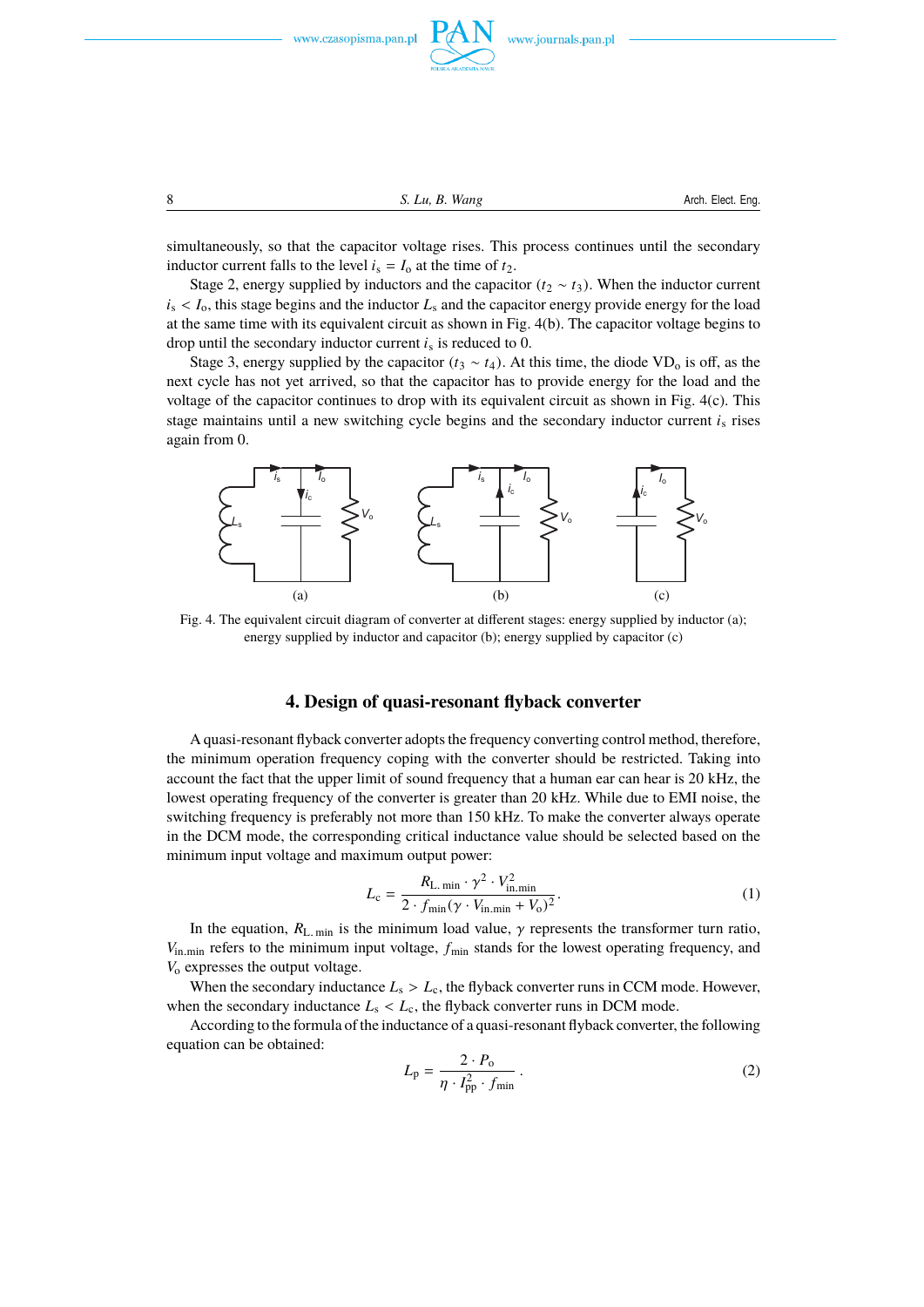



### Vol. 68 (2019) *Design of quasi-resonant flyback secondary intrinsically* 9

In the equation,  $P_0$  is the output power,  $\eta$  refers to the efficiency of the converter, and  $I_{\text{DD}}$ stands for the peak current of the primary inductor.

According to the turn ratio, it is possible to verify whether the converter meets the quasiresonant working status. The turn ratio of the transformer is shown as follows:

$$
\gamma = \frac{N_{\rm s}}{N_{\rm P}} = \frac{k_{\rm c} \cdot (V_{\rm o} + V_{\rm f})}{V_{\rm clamp}}.
$$
\n(3)

In the equation

 $V_{\text{clamp}} = V_{\text{dss}} \cdot k_{\text{D}} - V_{\text{in. max}} - V_{\text{OR}}$ 

*V*dss stands for the avalanche voltage of a metal-oxide-semiconductor (MOS) transistor, and  $k_D$  represents the margin coefficient (generally taken 0.8 ~ 0.85);  $V_{\text{clamp}}$  refers to the clamping voltage,  $V_{OR}$  denotes the refraction voltage, and  $k_c = V_{\text{clamp}}/V_{OR}$ , which represents a ratio between the clamp resistor loss and conduction losses of a MOSFET, generally between 1.0 to 1.5.

The number of primary turns is:

$$
N_{\rm p} = \frac{V_{\rm in. \, min} \cdot D_{\rm max}}{\Delta B \cdot A_{\rm e} \cdot f_{\rm min}} \,. \tag{4}
$$

The number of secondary turns is:

$$
N_{\rm s} = \gamma \cdot N_{\rm p} \,. \tag{5}
$$

In the equation, ∆*B* is the maximum flux density, and *A*<sup>e</sup> refers to the effective cross-sectional area of the magnetic core.

In accordance with the design conditions, the design parameters are worked out. The sandwich winding is used to reduce the leakage inductance of the transformer. The desired primary inductance value is obtained by adjusting the air gap. The above formulas help get the main transformer parameters. On the other hand, based on the premise of meeting the electrical performance, according to the standard IEC 60079-11-2011 [11] provisions, use methods of adding a shielding layer between the windings, winding retaining the wall around both sides of the transformer, and increasing the creep-age distance to meet the essential safety requirements of a quasi-resonant flyback transformer with high frequency.

# **5. Capacitor design of the output filter of intrinsically safe quasi-resonant flyback converter**

The intrinsic safety technology has requirements for the size of a safe storage inductor and filter capacitor, which will inevitably affect the ripple voltage of the converter. Moreover, according to the output ripple voltage standard, there are different indicators for different levels. Therefore, it is necessary to analyze the output ripple voltage in order to meet requirements of output the intrinsically safe switching converter.

Based on the premise that the quasi-resonant flyback converter could meet the electrical performance and the safety requirements, the changes in the inductance value of the transformer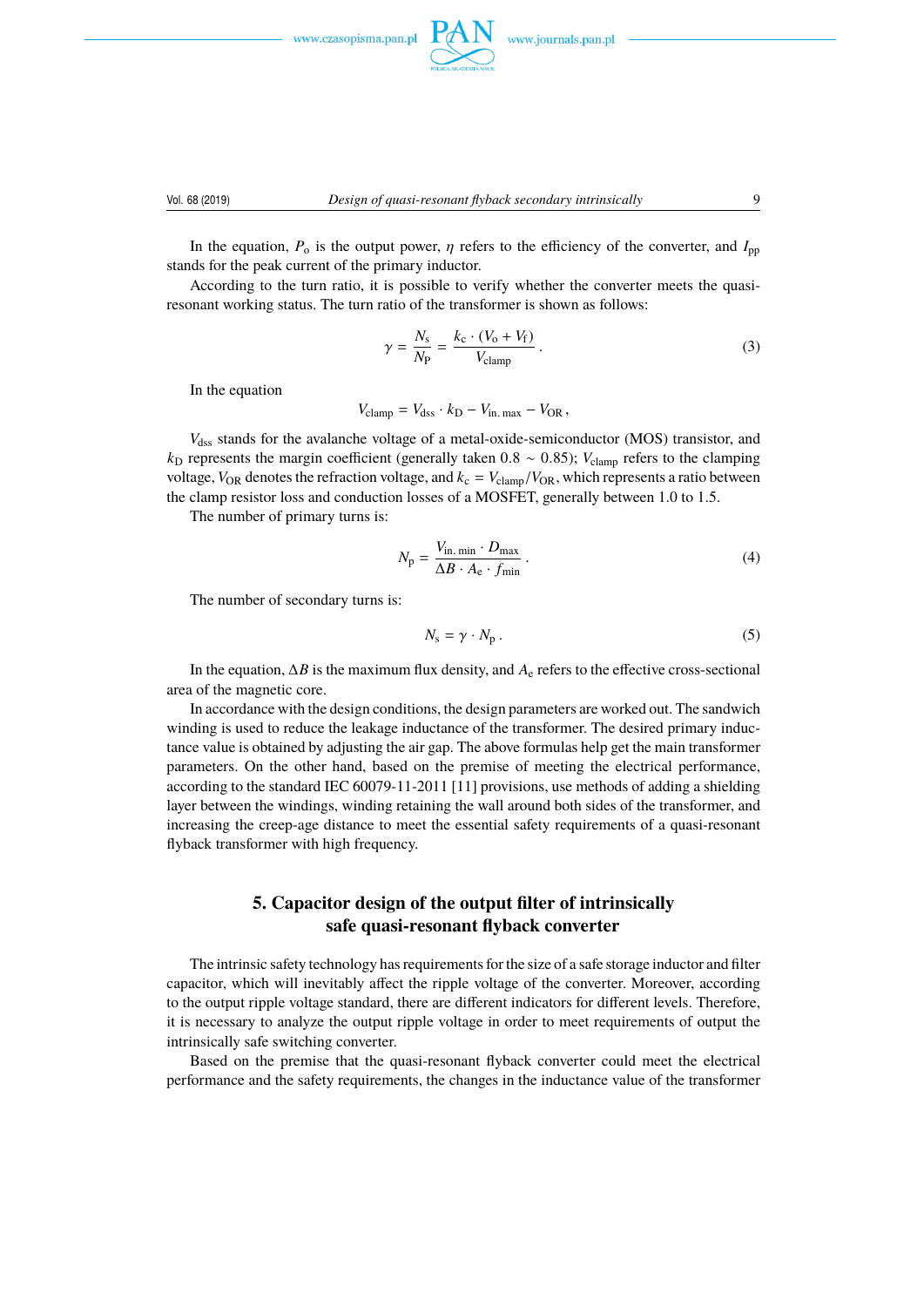

10 *S. Lu, B. Wang* Arch. Elect. Eng.

are identified. Then the value ranges of filter capacitor design can be obtained according to the requirements of the output ripple safety requirements. Furthermore, the following equation can be obtained under the conditions of the maximum inductor:

$$
C_{\min} = \frac{V_0 (\gamma V_{\text{in. min}} + 2V_0)^2}{4 f_{\min} V_{\text{pp. max}} R_{\text{L. min}} (\gamma V_{\text{in. min}} + V_0)^2} \,. \tag{6}
$$

In the equation,  $V_{\text{pp. max}}$  refers to the peak value of the maximum peak of the ripple voltage.

The analysis of the second part of this paper shows that the energy of the quasi-resonant flyback capacitor is mainly stored in the inductor, thus there must be maximum energy storage when the circuit is in different working conditions. If the output short circuit occurs during the off period of the Q switch, the main switch Q is disconnected, thereby isolating the energy pathway between grid points and short circuit contact. It can be inferred that the energy stored in the circuit is equal to the sum of the energy storage inductor *L*<sup>s</sup> in a short circuit time and the energy storage of the filter capacitor. However, when the switch Q is in the ON state, the diode VD is cut off, blocking the power input energy, so the maximum energy of the output circuit is only provided by the output filter capacitor. Therefore, the instantaneous energy reaches the greatest when the switch shifts from the ON state to the OFF.

The maximum storage of the secondary inductance  $(L<sub>s</sub>)$  is

$$
W_{\text{Ls.max}} = \frac{1}{2} L_s I_{\text{LSP}}^2,
$$

where  $I_{\text{LSP}}$  is the peak current of the inductor  $L_{\text{s}}$ . The maximum stored energy of the output ripple capacitor is

$$
W_{\rm C\,max} = \frac{1}{2}CV_{\rm o\,max}^2 \approx \frac{1}{2}CV_{\rm o}^2.
$$

Here, the energy generated by the ripple voltage is ignored. Within the duration period of spark discharge, the energy consumed by the load at this time is

$$
W_{\rm RL} \frac{V_{\rm H}^2 T_{\rm C}}{R_{\rm L}},
$$

where  $T_{\rm C}$  is the spark discharge duration, and  $V_{\rm H}$  is the arc voltage. Therefore, the maximum energy discharged by the spark of the output short circuit is

$$
W_{\text{max}} = W_{\text{C. max}} + W_{\text{Ls. max}} - W_{\text{RL}} = \frac{1}{2} \left( C V_0^2 + L_s I_{\text{LSP}}^2 \right) - \frac{V_{\text{H}}^2 T_{\text{C}}}{R_{\text{L}}} \,. \tag{7}
$$

The maximum discharge energy of the output circuit of the converter is transformed to the equivalent of a simple capacitor circuit. The minimum ignition voltage curve of the capacitive circuit can be used to judge the output intrinsic safety of the converter after the equivalent transformation. According to the standard IEC 60079-11-2011, it is necessary to take into account on the voltage the safety factor  $K$  (a fault, safety factor of 1.5), and then for the converter with the output voltage of  $V_0$ , the corresponding capacitance of  $KV_0$  is  $C_B$  found in the minimum ignition voltage curve, while the output intrinsic safety of the converter is based on the following:

$$
C_{\rm e} < C_{\rm B} \,. \tag{8}
$$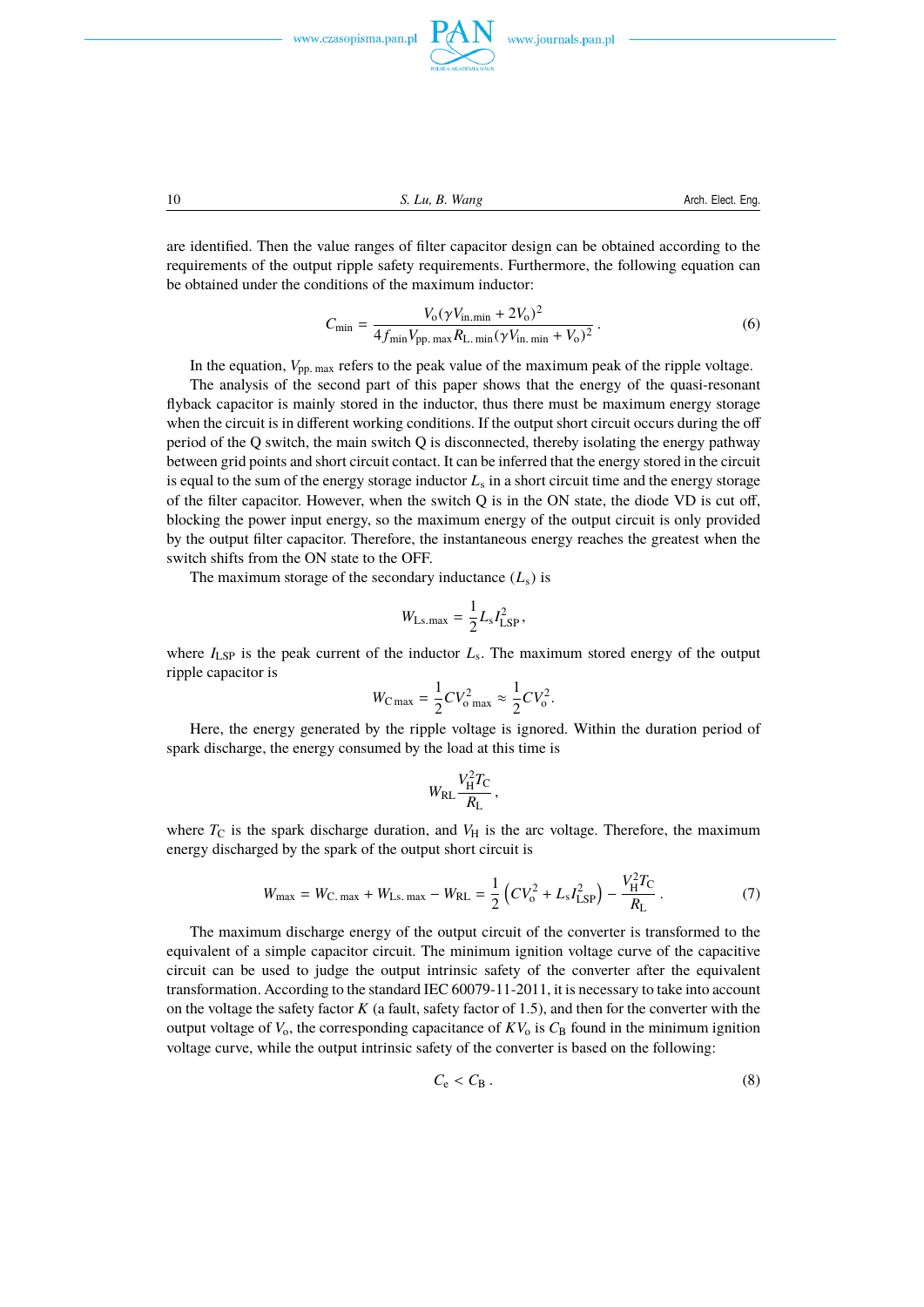





The lower limit of the output filter can be obtained according to the energy analysis of the output short circuit, as the maximum energy value of the output short circuit may work in two conditions, which is obtained in the maximum load and minimum load as follows:

$$
C_{1\max} = C_{\rm B} + \frac{2V_{\rm H}^2 T_{\rm C}}{R_{\rm L. max} V_{\rm o}} - \frac{2}{f_{\rm max} R_{\rm L. max}},
$$
(9)

$$
C_{2\max} = C_{\rm B} + \frac{2V_{\rm H}^2 T_{\rm C}}{R_{\rm L. min} V_{\rm o}} - \frac{2}{f_{\min} R_{\rm L. min}},
$$
(10)

$$
C_{\text{max}} = \min\{C_{1\text{ max}}, C_{2\text{ max}}\}.
$$
\n(11)

According to the above method, the output filter capacitor meeting the safety requirements and electrical indicators, which is used in the quasi-resonant flyback converter, can be selected. It should be between *C*min and *C*max.

# **6. Design examples and experimental results**

To verify the correctness of the theory, this paper adopts the NCP1380 as the control chip of a converter to design a quasi-resonant flyback converter applied in the Class-I work environment. There are two operating modes of NCP1380: the quasi-resonant current mode with a bottom lock function which could be used to eliminate noise; the VCO mode used to improve efficiency at light loads. The VCO mode can improve the minimum operating frequency of a quasi-resonant flyback converter, and it could reduce the size of the transformer as well as the inductance value from the point of view of the safety performance. Meanwhile, it also can effectively reduce the output ripple so that the output filter capacitor value may decrease, thus improving the safety performance.

The design parameters are shown as follows:

- input voltage is 24 V  $\pm$  20%;
- output voltage is 12 V;
- ripple voltage is 250 mV;
- output current is 2 A;
- minimum output resistance is 6  $\Omega$ ;
- maximum output resistance is 60  $Ω$ .

The following values can be calculated:

- transformer turns ratio  $\gamma = 0.748$ ;
- primary inductance value  $L_p = 35 \mu H$ ;
- primary-order and secondary-order turns  $N_p = 19$ ,  $N_s = 14$ ;
- output capacitance  $C_{\text{min}} = 88 \,\mu\text{F}$ ,  $C_{1 \,\text{max}} = 102 \,\mu\text{F}$ ,  $C_{2 \,\text{max}} = 116 \,\mu\text{F}$ ,

so the output capacitor should be in the range of 88 µF ~ 102 µF. The design uses two 47 µF electrolytic capacitors with low ESR in parallel to be used as the output filter capacitor of the converter.

Fig. 5 shows the DS terminal voltage of a quasi-resonant flyback power MOSFET and its current waveforms under full load conditions. It can be seen that under full load conditions, the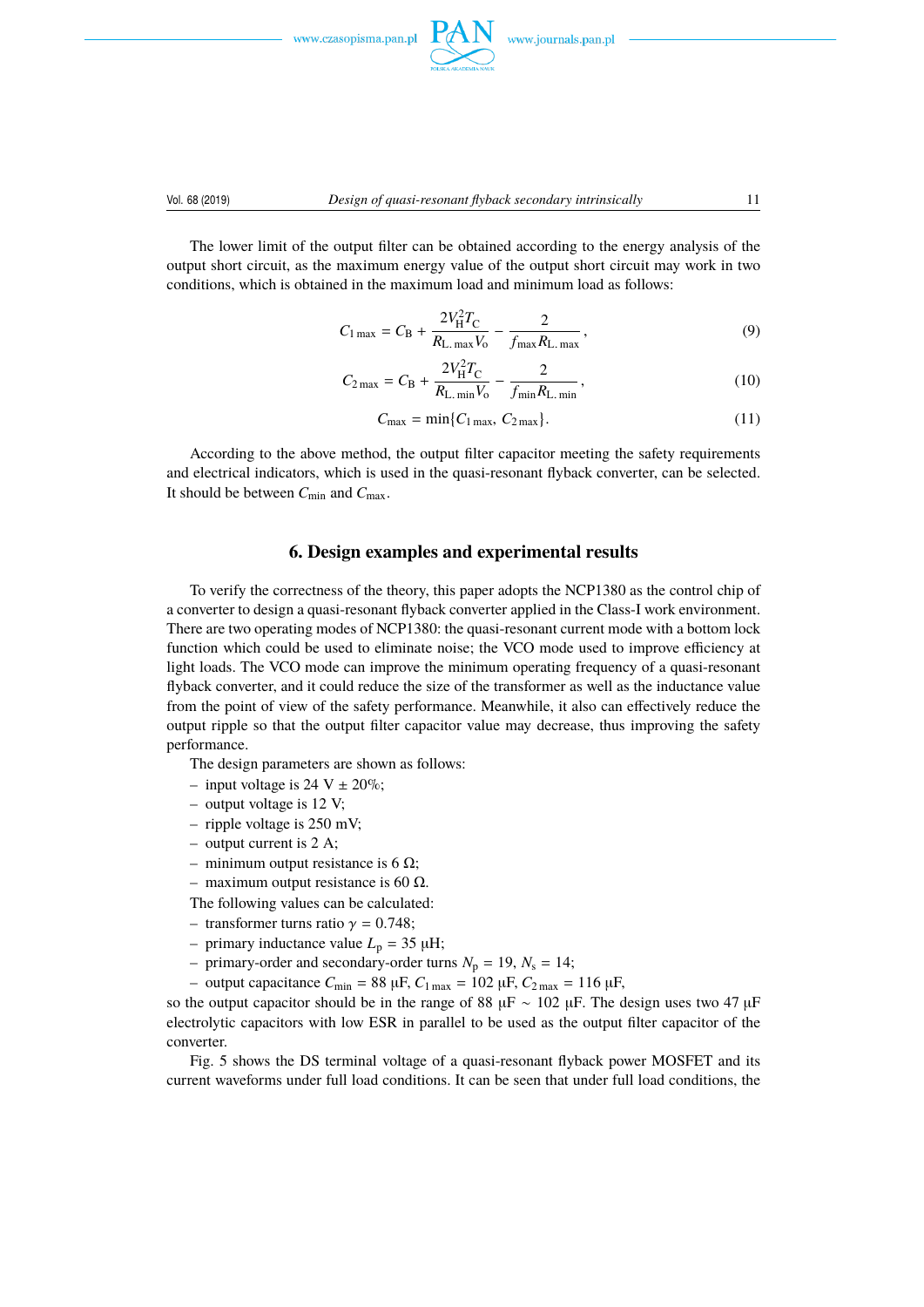

12 S. Lu, B. Wang<br>
12 Arch. Elect. Eng.

quasi-resonant flyback voltage power MOS experiences a small shock at the rising edge due to the leakage inductance. However, the RCD clamp overshoot the energy of the leakage inductance, the MOSFET achieved breakover at the first valley to realize the zero voltage breakover, and the switching loss reaches its minimum value at this time. However, there is still a small spike of the power tube current at that moment, which is due to the parasitic capacitor of the transformer is charged by the input voltage. It can be further improved to minimize the switching losses.



Fig. 5.  $V_{ds}$  of power MOSFET under full load conditions and its current waveforms

Fig. 6 shows the waveform of the output ripple voltage of the converter operating at full load conditions. At this time, the maximum value of the ripple is about 200 mV, less than the expected design value 250 mV.



Fig. 6. Output ripple voltage under full load conditions

Table 1 shows the efficiency test of the converter at low input, standard voltage input and high case input. It can be seen from the table that the efficiency of converter is about 85%, which is a relatively ideal value at lower input voltage.